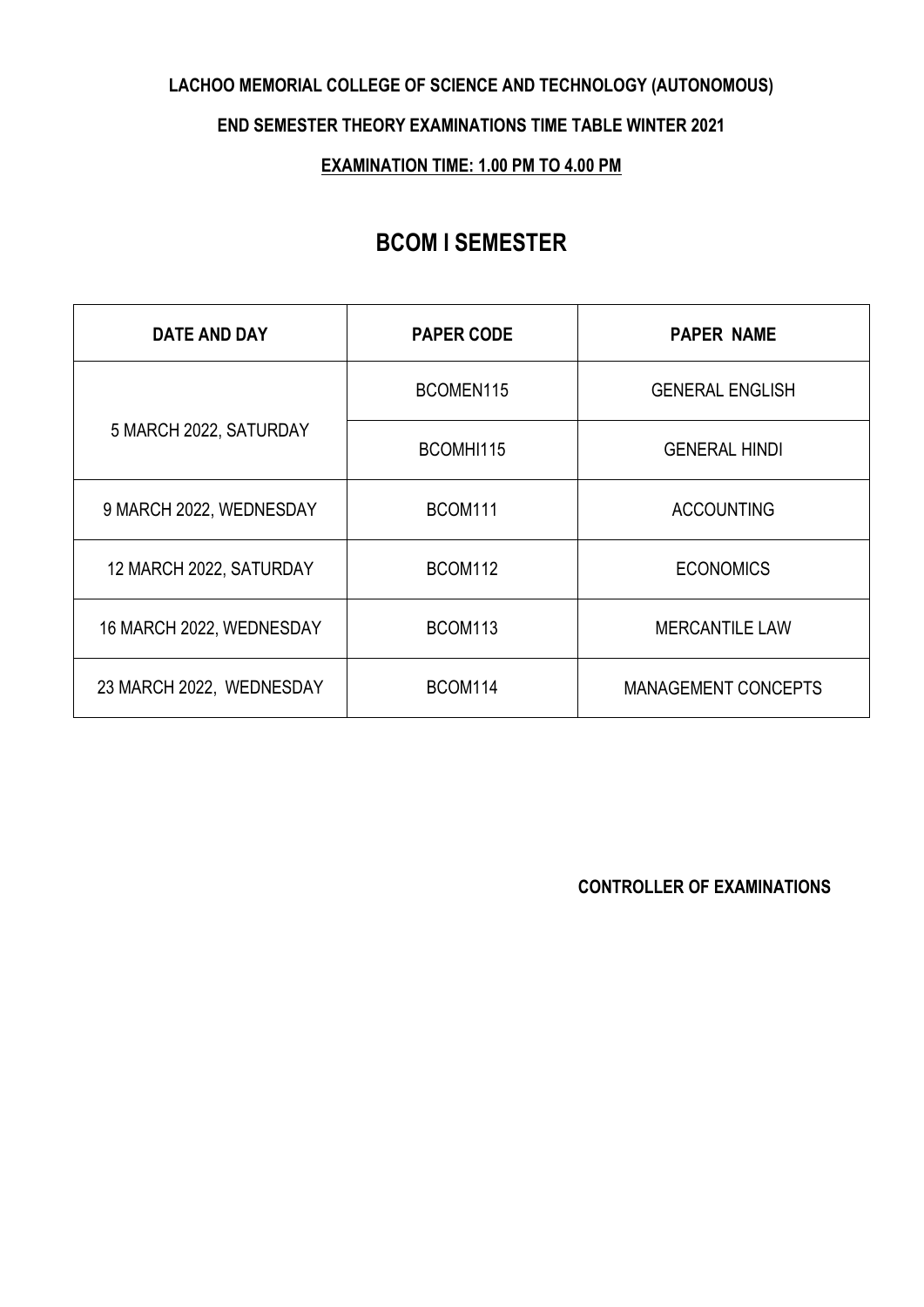### **LACHOO MEMORIAL COLLEGE OF SCIENCE AND TECHNOLOGY (AUTONOMOUS)**

#### **END SEMESTER THEORY EXAMINATIONS TIME TABLE WINTER 2021**

#### **EXAMINATION TIME: 1.00 PM TO 4.00 PM**

## **BCOM III SEMESTER**

| DATE AND DAY           | <b>PAPER CODE</b> | <b>PAPER NAME</b>            |
|------------------------|-------------------|------------------------------|
| 4 MARCH 2022, FRIDAY   | <b>BCOM315</b>    | <b>ENVIRONMENTAL STUDIES</b> |
| 8 MARCH 2022, TUESDAY  | <b>BCOM311</b>    | <b>FINANCIAL MANAGEMENT</b>  |
| 11 MARCH 2022, FRIDAY  | <b>BCOM312</b>    | <b>CORPORATE LAW</b>         |
| 15 MARCH 2022, TUESDAY | BCOM313           | <b>CORPORATE ACCOUNTING</b>  |
| 22 MARCH 2022, TUESDAY | BCOM314           | <b>BANKING OPERATIONS</b>    |

### **CONTROLLER OF EXAMINATIONS**